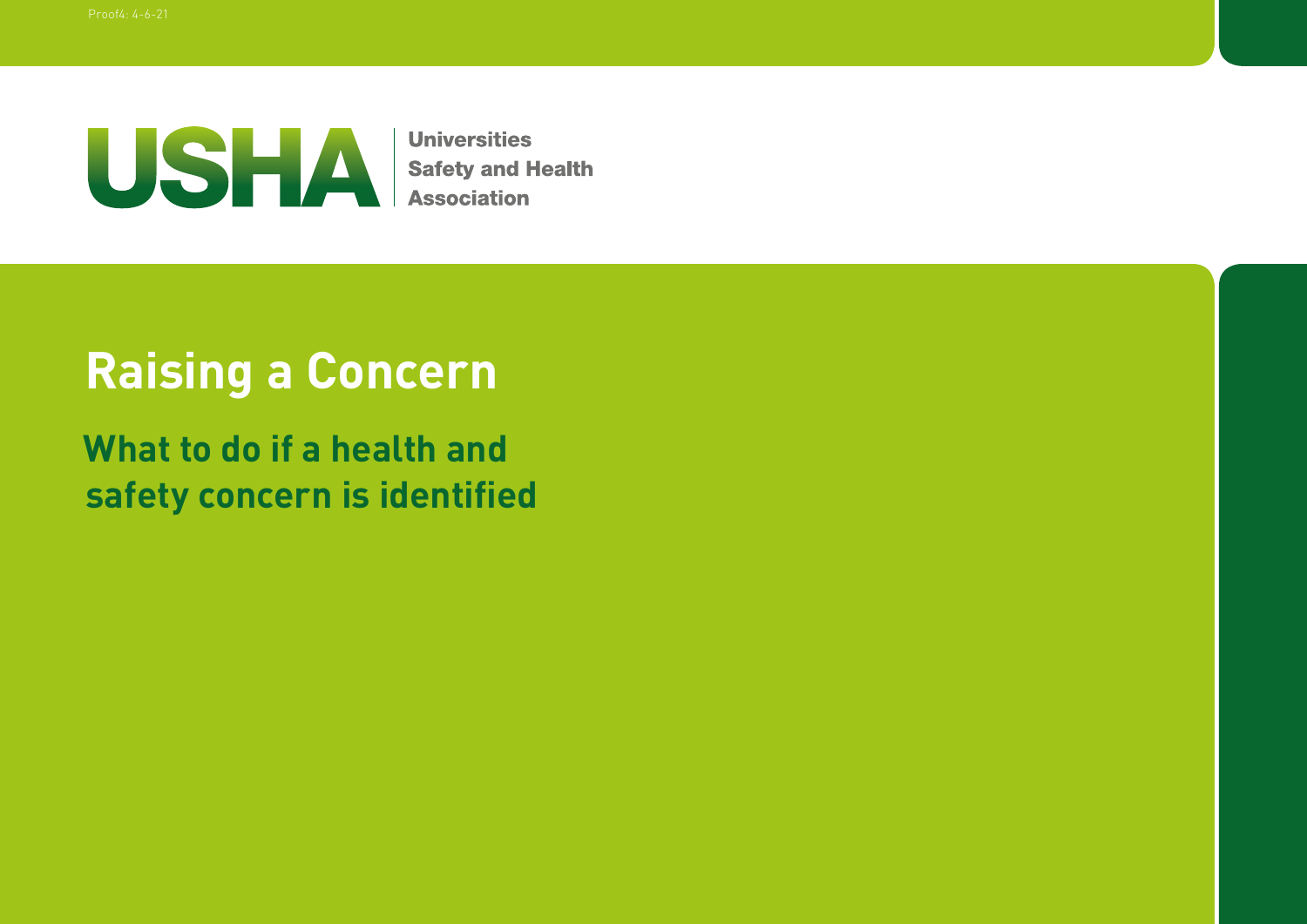**USHA Administrator** Telephone: 07903 538517 Email: admin@usha.org.uk Website: www.usha.org.uk

© The copyright for this publication is held by USHA Limited. The material may be copied or reproduced provided that the source is acknowledged and the material, wholly or in part, is not used for commercial gain. Use of the material for commercial gain requires the prior written permission of USHA.

June 2021

This guidance can be downloaded from the **www.usha.org.uk** website.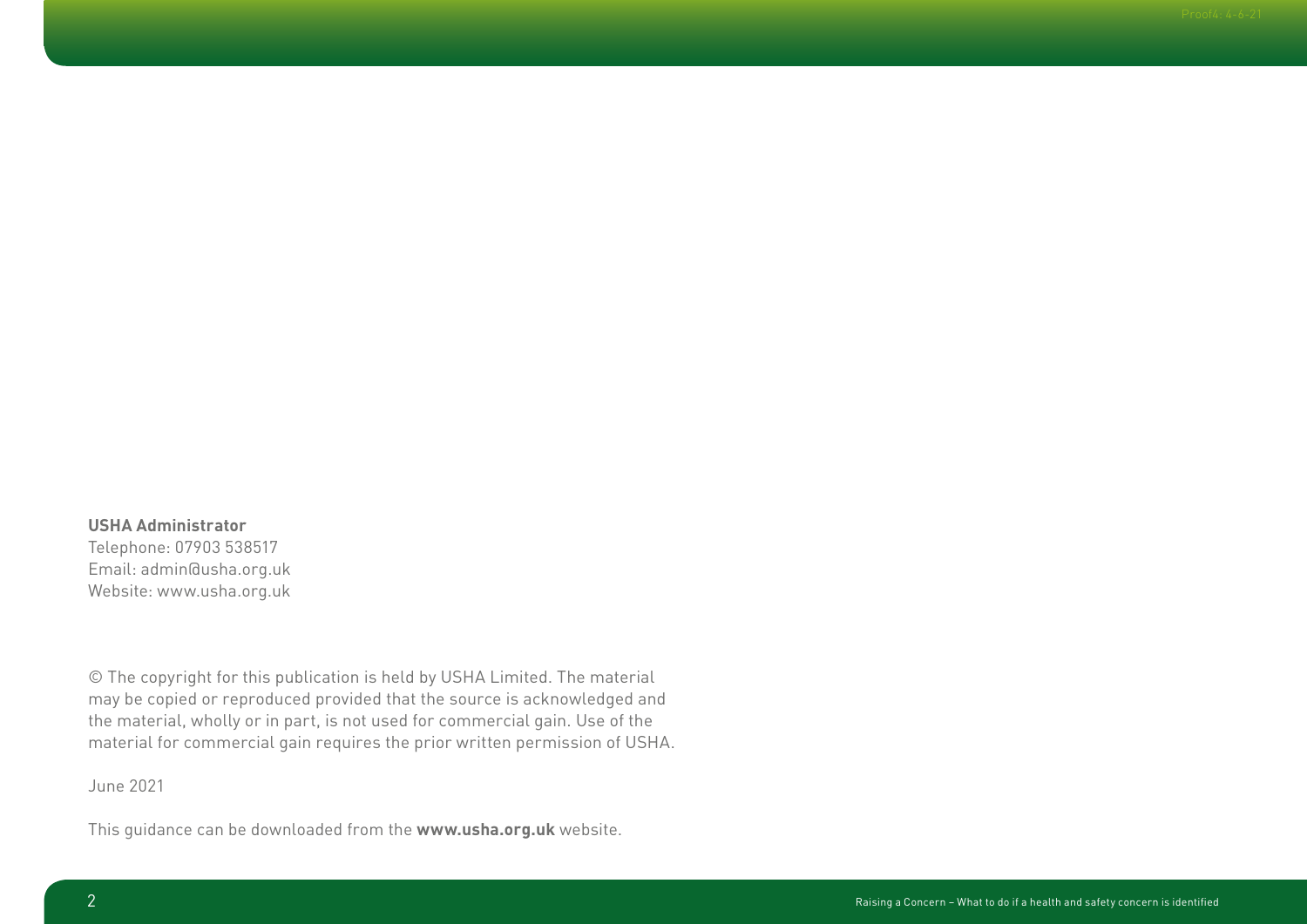## **INTRODUCTION**

Engagement and partnership working are essential to good health and safety performance.

This template is an example of partnership and I and USHA would like to give thanks to our colleagues in HSE, UCEA, UCU, UNISON and UNITE who have given generously of their time to support the development of this template.

We hope that you find it of use.

**Neil Budworth Chair, Universities Safety and Health Association June 2021**

#### supporting partners

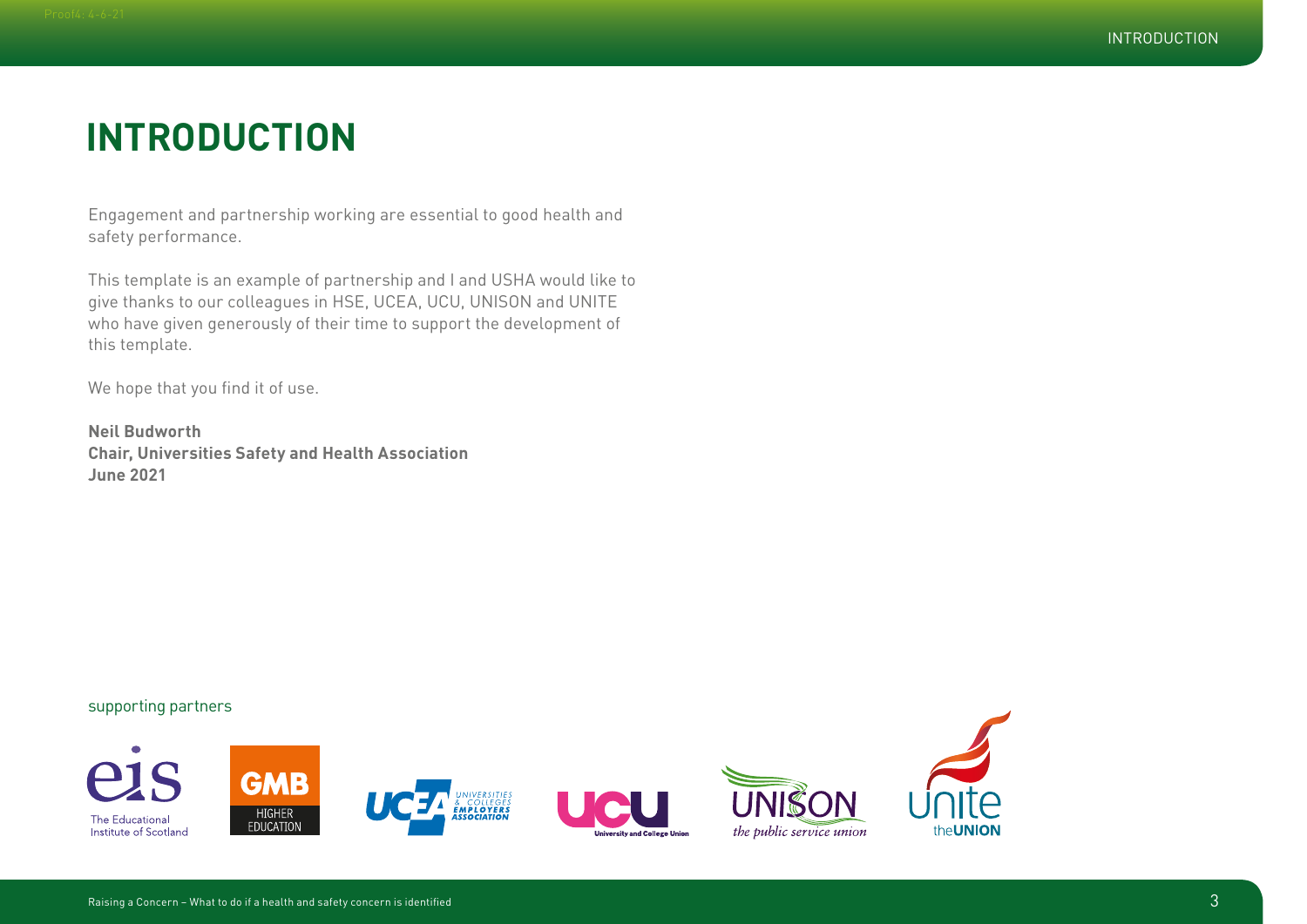# **ESCALATION TEMPLATE**

Partnership working between key stakeholders within the Higher Education sector is absolutely critical in achieving high standards of health and safety. Effective engagement between institutions, employees and trade unions is the bedrock of good safety. A high level of engagement between institutions, employees and trade unions is particularly effective if it is happening regularly as this allows early intervention to tackle emerging problems before they escalate.

In fact, world class health and safety standards can ONLY be achieved through high levels of engagement.

In many cases early informal engagement with the health and safety department or trade union safety representative can mean that issues are resolved and formal escalation of an issue is avoided.

However, a key element of this good engagement is ensuring clarity over how more substantive concerns regarding physical or psychological wellbeing should be raised and resolved in a constructive manner.

The early identification and resolution of an issue is sometimes the difference between a state of safety and harm occurring.

This document represents a typical escalation process which allows managers and institutions to reflect and remedy issues whilst ensuring that concerns can not be ignored and receive due attention.

Institutions are encouraged to consider this approach and in consultation with union colleagues agree a methodology which meets the same aims and reflects the needs of the institution and which, where appropriate, integrates with their existing arrangements (eg incident and near miss reporting, grievance and whistleblowing arrangements etc).

There are a few principles which may be considered when seeking to use this template:

- Line management should, wherever possible be given an opportunity to resolve an issue before an issue is escalated.
- No one should be put in a position where they are exposed to serious or imminent danger. If this did occur then the first urgent action must be to ensure the individual is safe.
- In cases when an individual is concerned, but is unclear about the severity or significance of the risk then individuals should be free to seek advice from an appropriate individual eg line manager, safety advisor or Union appointed Safety Representative.
- Issues should be recorded in existing systems (such as near miss or incident reporting systems) to ensure that trends and emerging issues can be identified.
- However, there may be circumstances where it is not appropriate to raise an issue with the line manager concerned and so an alternative more senior manager, or an alternative route through the Health and Safety team or HR may be appropriate.
- Circumstances may mean that a number of steps need to occur in rapid succession.
- Colleagues may seek support or clarification from more colleagues experienced or qualified in health and safety matters before raising a concern eg colleagues may wish to discuss their concerns with a more experienced trade union safety representative to ensure that they are tackling an issue in the most constructive manner.
- Similarly in some cases, it may be appropriate for union colleagues to issue advice proactively to the staff they represent who may be affected by a potential hazard. Wherever this happens it should be done in concert with the escalation process described in this document.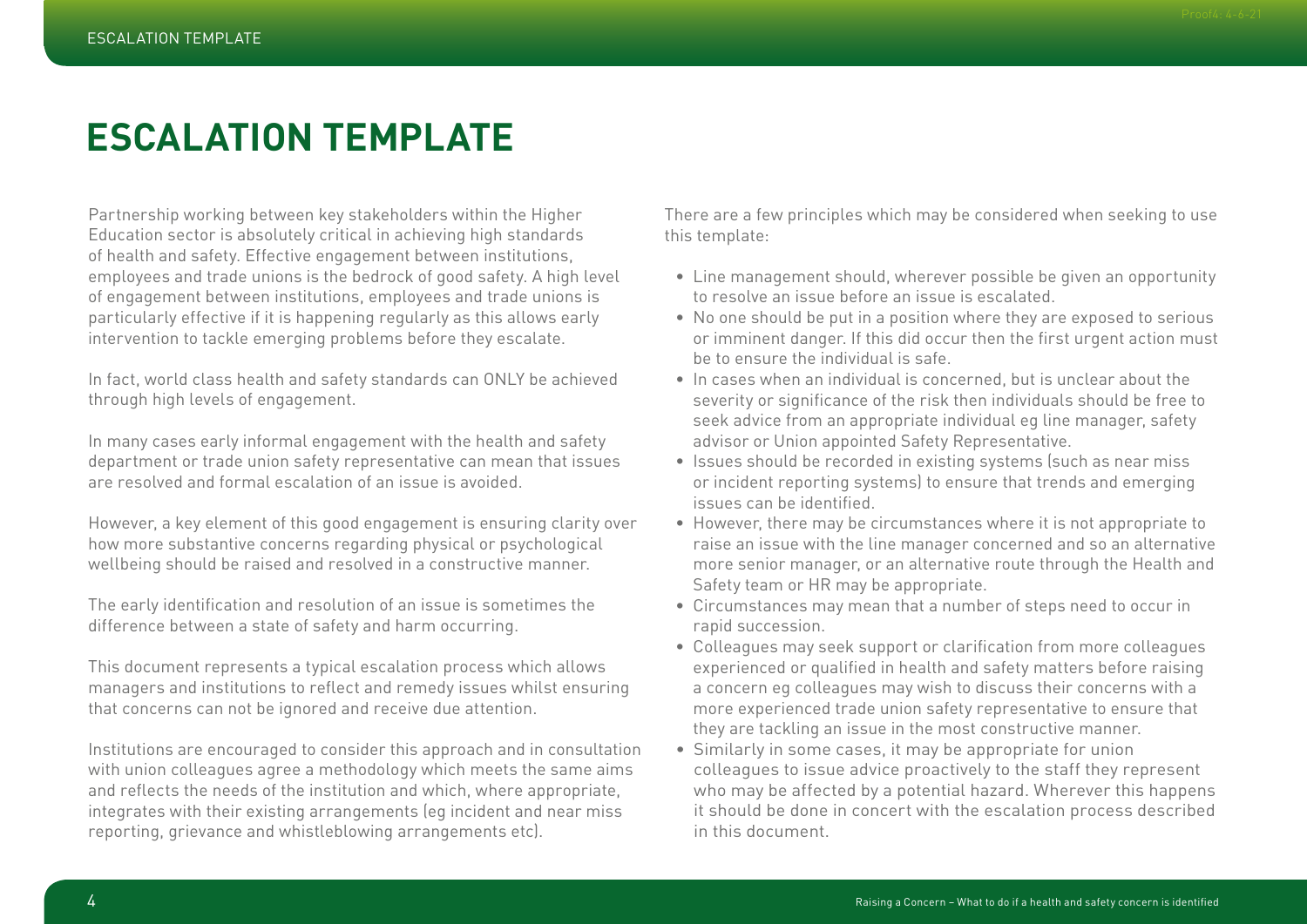## **WHAT TO DO IF A HEALTH AND SAFETY CONCERN IS IDENTIFIED**



**\*1 Note:** If the line manager is implicated in the issue then at this point it may be appropriate to raise with a more senior manager or HR contact. Employees who are union members may also wish to talk to their union representative before raising the issue with their line manager. Circumstances may dictate that a number of these steps may take place in rapid succession.

**\*2 Note:** It is noted that some union representatives may wish to seek guidance from more experienced branch representatives before proceeding.

**\*3 Note:** Raise directly with enforcing authority.

For safety reps – https://www.hse.gov.uk/involvement/hsrepresentatives.htm For others – https://www.hse.gov.uk/contact/concerns.htm